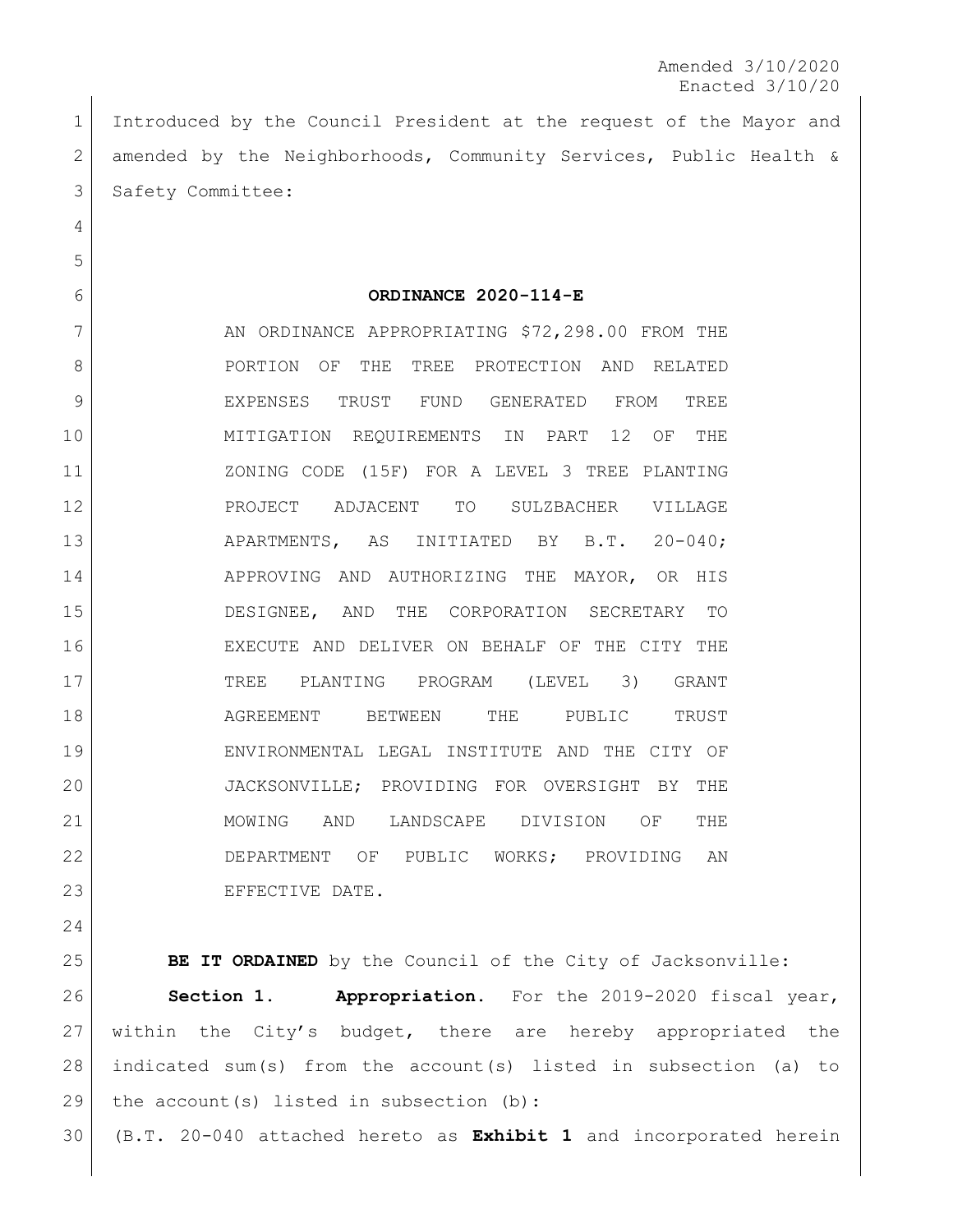by this reference)

| 2 | (a) | Appropriated from: |              |
|---|-----|--------------------|--------------|
|   |     | See B.T. 20-040    | \$72, 298.00 |
| 4 | (b) | Appropriated to:   |              |
| 5 |     | See B.T. 20-040    | \$72, 298.00 |

(c) Explanation of Appropriation

7 The funding above is from the portion of the Tree 8 Protection and Related Expenses Trust Fund generated from tree mitigation requirements in Part 12 of the Zoning Code (15F) for a Level 3 Tree Planting project adjacent 11 to Sulzbacher Village Apartments.

 **Section 2. Purpose.** The purpose of the appropriation in Section 1 is to provide funding for a Level 3 Tree Planting submitted by the Public Trust Environmental Legal Institute for the planting of trees adjacent to Sulzbacher Village Apartments. The tree planting will serve an iconic location in a neighborhood that will benefit from additional tree canopy and will result in the planting of new trees, including palms and large shade trees, in rights-of-way. In areas with accommodating room, the shade trees will help to replenish the urban tree canopy. Trees were selected not only because of location and the needs of healthy tree growth, 22 but also because of the history of past plantings along this road. All trees will be planted along City-maintained roads and, as of the initial inspection, will not lead to any problems with existing 25 utilities.

 **Section 3. Approval and authorization.** There is hereby approved, and the Mayor, or his designee, and the Corporation Secretary are hereby authorized to execute and deliver on behalf of the City, the Tree Planting Program (Level 3) Grant Agreement between the Public Trust Environmental Legal Institute and the City of Jacksonville, in substantially the same form as has been placed